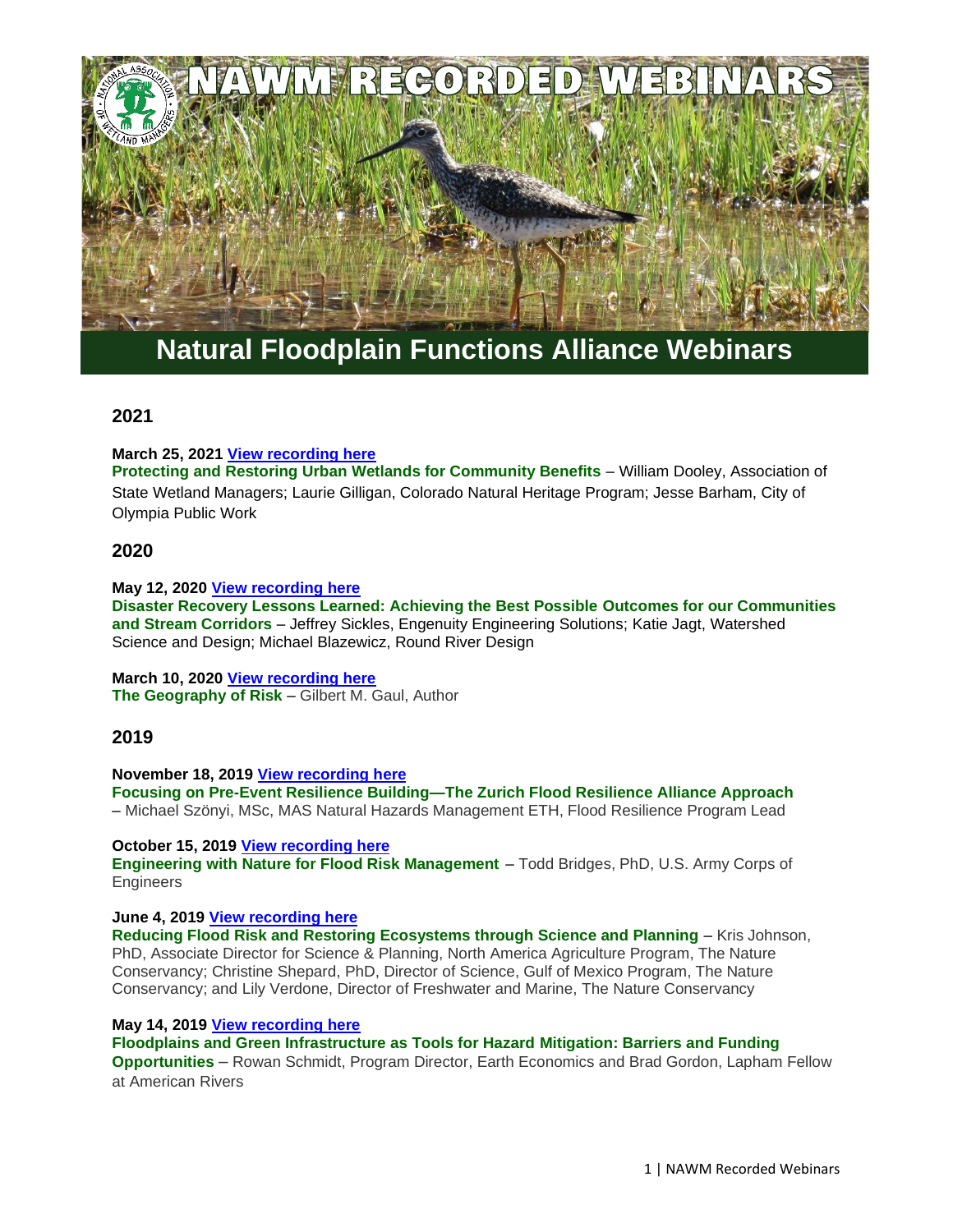# **September 18, 2018 [View recording here](https://nawm.org/watersheds/natural-floodplain-function-alliance/10108-2018-nffa-recorded-webinars#webinar091818)**

**Green Infrastructure Case Studies: How to Successfully Lower Risk in Your Community** – Jennifer Henaghan, AICP, Deputy Research Director and Manager of the Green Communities Center at the American Planning Association; Dr. Tom Ballestero, Associate Professor of Civil and Environmental Engineering, University of New Hampshire (UNH) and Director of the UNH Stormwater Center; and Jared Soares, Research Analyst, Earth Economics

# **July 10, 2018 [View recording here](https://nawm.org/watersheds/natural-floodplain-function-alliance/10108-2018-nffa-recorded-webinars#webinar071018)**

**Floodplain Policies for Flood Survivors - A Conversation** – Sarah Wilkins, Thriving Earth Exchange, American Geophysical Union; Virginia Wasserberg, Stop the Flooding NOW!, Virginia Beach, VA; Bob Jennings, Stop the Flooding Now, Virginia Beach, VA; Lori Burns, RainReady Chatham, Chicago, IL; Gabriella Velardi-Ward, Coalition for Wetlands and Forests, Staten Island, NY; and Ed Browne, Residents Against Flooding, Houston, TX

# **May 15, 2018 [View recording here](https://nawm.org/watersheds/natural-floodplain-function-alliance/10108-2018-nffa-recorded-webinars#webinar051518)**

**Wetlands by Design: A watershed approach for Wisconsin** – Tom Bernthal, Wisconsin Department of Natural Resources and Nick Miller, The Nature Conservancy

# **March 6, 2018 [View recording here](https://nawm.org/watersheds/natural-floodplain-function-alliance/10108-2018-nffa-recorded-webinars#nffamarch0618)**

**Green Infrastructure Resources for Coastal Flood Risk Management** – Maria Honeycutt, Ph.D., NOAA's Office for Coastal Management; Lauren Long, The Baldwin Group, NOAA's Office of Coastal Management; and Tashya Allen, The Baldwin Group, NOAA's Office of Coastal Management

# **January 9, 2018 [View recording here](https://nawm.org/watersheds/natural-floodplain-function-alliance/10108-2018-nffa-recorded-webinars#pittwebinar)**

**Reaching Across the Border to Improve Water Supplies for People and Nature: The United States, Mexico, and the Colorado River** – Jennifer Pitt, Audubon

# **2017**

**December 19, 2017 [View recording here](https://nawm.org/watersheds/natural-floodplain-function-alliance/9747-2017-nffa-recorded-webinars#webinardec) Towards Resilient and Sustainable Floodplains** – Larry Roth, Arcadis

#### **November 30, 2017 [View recording here](https://nawm.org/watersheds/natural-floodplain-function-alliance/9747-2017-nffa-recorded-webinars#strauss113017)**

**Minnesota's Overall and Watershed Approach to Flood Risk Reduction & Protection of Lakes & Streams** – Ceil Strauss, State Floodplain Manager, Minnesota Department of Natural Resource

#### **October 24, 2017 [View recording here](https://nawm.org/watersheds/natural-floodplain-function-alliance/9747-2017-nffa-recorded-webinars#october24)**

**The Iowa Watershed Approach: A New Paradigm for Flood Resilience –** Allen Bonini, Iowa Department of Natural Resources; Dr. Craig Just, University of Iowa; Melissa Miller, Iowa Water Center; Breanna Shea, Iowa Flood Center, University of Iowa; Jake Hansen, Iowa Department of Agriculture and Land Stewardship- Division of Soil Conservation and Water Quality; and Jessica Turba, Disaster Recovery Operations Bureau of Iowa Homeland Security and Emergency Management

**July 25, 2017 [View recording here](https://nawm.org/watersheds/natural-floodplain-function-alliance/9747-2017-nffa-recorded-webinars#webinarvideo072517) Integrated Stream and Wetland Restoration: A watershed approach to improved water quality on the landscape** – Dr. Curtis Richardson, Duke University Wetland Center

**May 18, 2017 [View recording here](https://nawm.org/testlocal/watersheds/natural-floodplain-function-alliance/9747-2017-nffa-recorded-webinars#webinar051817)**

**The Naturally Resilient Communities Project: Siting Guide and Case Studies Mainstreaming of Natural Infrastructure to Address Coastal and Riverine Flooding - Nathan Woiwode, Risk Reduction** and Resilience Project Manager, The Nature Conservancy

#### **February 21, 2017 [View recording here](https://nawm.org/watersheds/natural-floodplain-function-alliance/9747-2017-nffa-recorded-webinars#022117webinar)**

**The Value of Nature: Practical Applications for Managers** – Elizabeth Schuster, Environmental Economist, The Nature Conservancy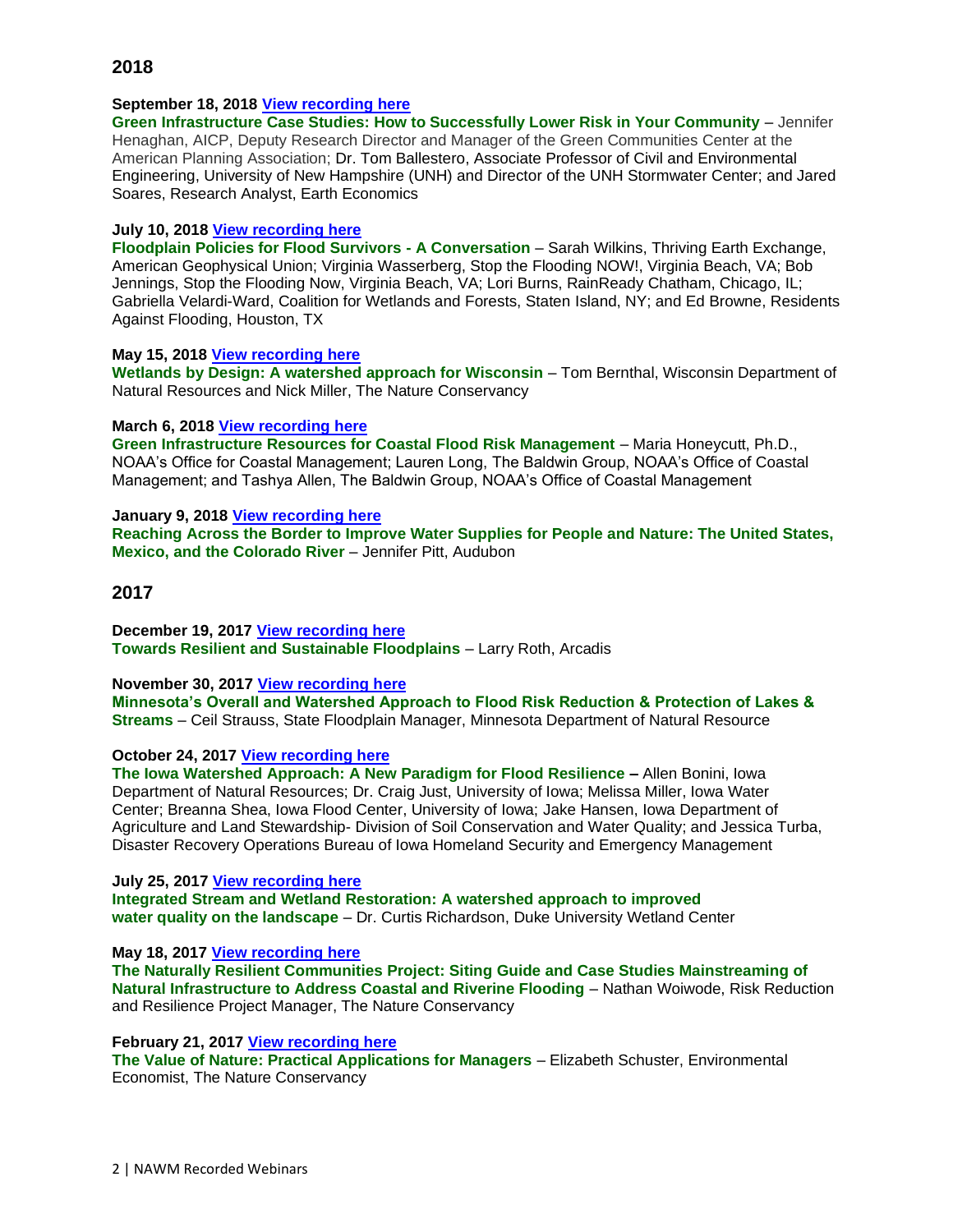#### **December 6, 2016 [View recording here](https://nawm.org/watersheds/natural-floodplain-function-alliance/9284-2016-nffa-recorded-webinars#120616webinar)**

**Comprehensive Local Planning and Programs: Charlotte-Mecklenburg's Approach** – Tim Trautman, PE, CFM, Charlotte-Mecklenburg Storm Water Services, Engineering & Mitigation Program Manager

#### **October 4, 2016 [View recording here](https://nawm.org/watersheds/natural-floodplain-function-alliance/9284-2016-nffa-recorded-webinars#100416webinar)**

**October Federal Update: The FEMA Proposed Rule for FFRMS and Update on WRDA** – Kim Matthews, RTI International; Jason Doll, Moffatt & Nichol; Kristine Cherry, Governors' South Atlantic Alliance (GSAA)

## **September 1, 2016 [View recording here](https://nawm.org/watersheds/natural-floodplain-function-alliance/9284-2016-nffa-recorded-webinars#090116webinar)**

**Funding for Floodplain Restoration: Breaking Down Incentives to Develop Floodplains & Recent FEMA Policy Updates** – Zachary Christin, Project Director, Earth Economics

#### **June 7, 2016 [View recording here](https://nawm.org/watersheds/natural-floodplain-function-alliance/9284-2016-nffa-recorded-webinars#webinar060716)**

**Living Shorelines: Lessons Learned and New Opportunities** – Suzanne Sime, Strategic Programs Manager, Restore America's Estuaries[; Bill Sapp,](http://www.aswm.org/watersheds/natural-floodplain-function-alliance/9284-2016-nffa-recorded-webinars#sapp) Senior Attorney, Southern Environmental Law Center; [Tracy Skrabal,](http://www.aswm.org/watersheds/natural-floodplain-function-alliance/9284-2016-nffa-recorded-webinars#skrabal) Southeast Regional Manager and Coastal Scientist, North Carolina Coastal Federation; [Lee Anne Wilde,](http://www.aswm.org/watersheds/natural-floodplain-function-alliance/9284-2016-nffa-recorded-webinars#wilde) Living Shorelines Program Managers, Galveston Bay Foundation

#### **April 28, 2016 [View recording here](https://nawm.org/watersheds/natural-floodplain-function-alliance/9284-2016-nffa-recorded-webinars#042816blodgett)**

**The Nature Conservancy's Emiquon: Restoring Functional Floodplain for Nature & People** – K. Douglas Blodgett, Director of River Conservation, Illinois Chapter of The Nature Conservancy

#### **March 1, 2016 [View recording here](https://nawm.org/watersheds/natural-floodplain-function-alliance/9284-2016-nffa-recorded-webinars#030116webinar)**

**The Ecology, Engineering & Economics of Natural Coastal Defenses** – Mike Beck, The Nature Conservancy and Adjunct Professor in Ocean Sciences, University of California Santa Cruz

# **2015**

**November 3, 2015 [View recording here](https://nawm.org/watersheds/natural-floodplain-function-alliance/7559-2015-nffa-recorded-webinars#merrill110315)** An Introduction to the Marsh Adaptation Strategy Tool (MAST) – Dr. Samuel Merrill, GEI Consultants, Inc.

#### **September 8, 2015 [View recording here](https://nawm.org/watersheds/natural-floodplain-function-alliance/7559-2015-nffa-recorded-webinars#webianr090815)**

**Stream-Wetland Restoration** – Will Harmon, Stream Mechanics and Matt Daniels, River Design Group, Inc.

**July 21, 2015 [View recording here](https://nawm.org/watersheds/natural-floodplain-function-alliance/7559-2015-nffa-recorded-webinars#shafer072115)**

**Managing Water Where It Falls: Green Infrastructure in Milwaukee, Wisconsin** – Kevin L. Shafer, Milwaukee Metropolitan Sewerage District (MMSD), Executive Director

**May 5, 2015 [View recording here](https://nawm.org/watersheds/natural-floodplain-function-alliance/7559-2015-nffa-recorded-webinars#050515)**

**Square Peg, Round Hole –Maximizing Conservation in a Flood-Insurance Construct** – Bonnie Shorin, NOAA

**March 3, 2015 [View recording here](https://nawm.org/watersheds/natural-floodplain-function-alliance/7559-2015-nffa-recorded-webinars#030315) EPA Adaptation Workbook: Lessons Learned in San Juan Bay, Puerto Rico** – Michael Craghan, Climate Ready Estuaries Program, U.S. EPA

**January 6, 2015 [View recording here](https://nawm.org/watersheds/natural-floodplain-function-alliance/7559-2015-nffa-recorded-webinars#010615)**

**Rooftops to Rivers: Lessons Learned from Tulsa, Oklahoma's Successful Floodplain Management Program** – Ronald D. Flanagan, CFM & Principal Planner, R.D. Flanagan & Associates, LLC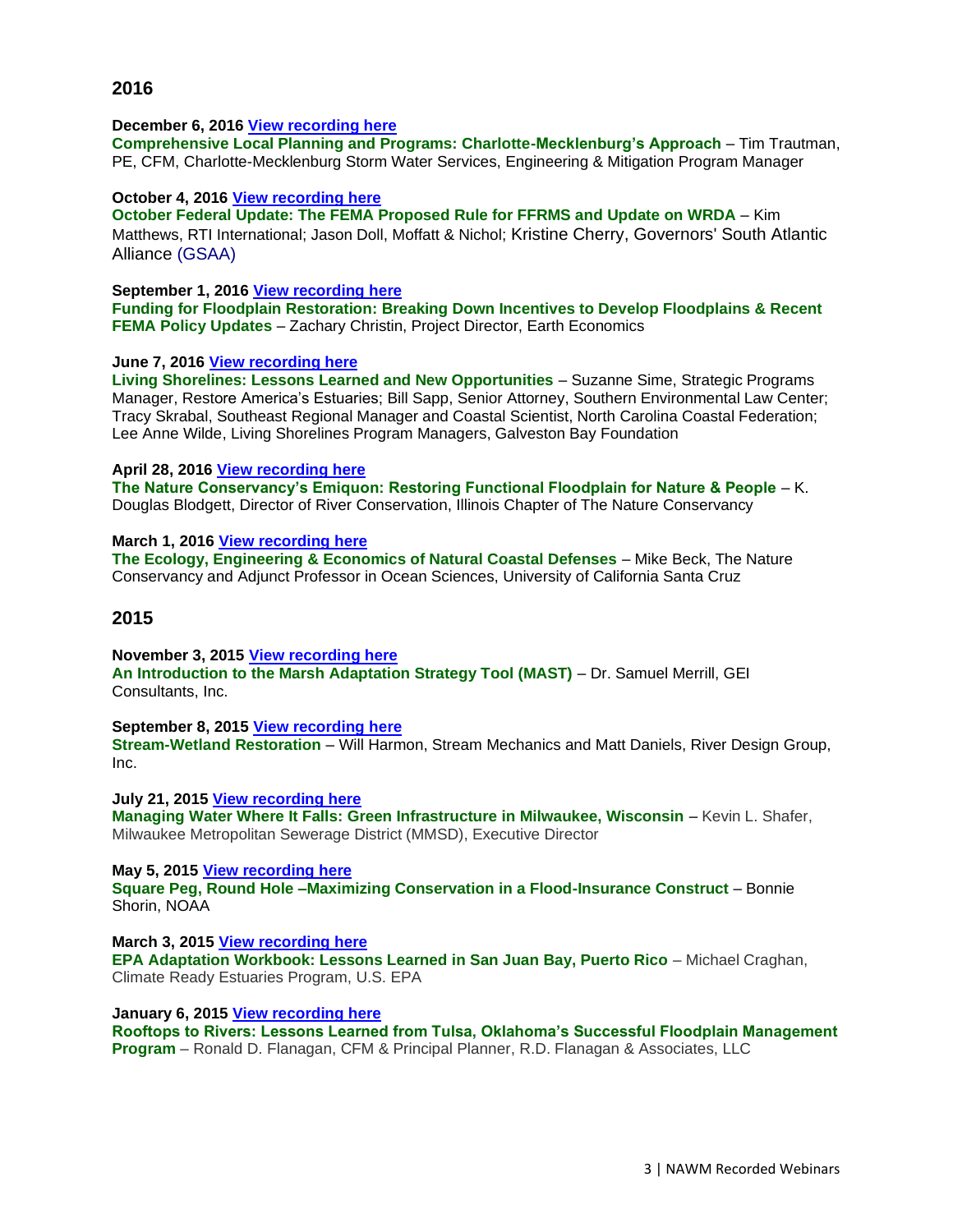#### **November 17, 2014 [View recording here](https://nawm.org/watersheds/natural-floodplain-function-alliance/7033-2014-recorded-nffa-webinars#111714)**

**The Impact of Wetland Drainage on the Hydrology of a Northern Prairie Watershed** – Dr. John Pomeroy, Centre for Hydrology, University of Saskatchewan

#### **September 8, 2014 [View recording here](https://nawm.org/watersheds/natural-floodplain-function-alliance/7033-2014-recorded-nffa-webinars#100614)**

**ASCE Report on How to Address our Systemic Flood Problems** – David Fowler, Senior Project Manager, Milwaukee Metropolitan Sewerage District

## **July 14, 2014 [View recording here](https://nawm.org/watersheds/natural-floodplain-function-alliance/7033-2014-recorded-nffa-webinars#071414)**

**Preventing Flood Disasters from Becoming Disastrous** – Brian Varrella, Chair, Colorado Association of Stormwater and Floodplain Managers

# **May 12, 2014 [View recording here](https://nawm.org/watersheds/natural-floodplain-function-alliance/7033-2014-recorded-nffa-webinars#051214)**

**Restoration of the Mississippi Delta in a Post-BP Oil Spill Environment** – Estelle Robichaux, Restoration Project Analyst, Mississippi River Delta Restoration Team and Whit Remer, Senior Policy Analyst & Attorney, Mississippi River Delta Restoration Team

# **March 10, 2014 [View recording here](https://nawm.org/watersheds/natural-floodplain-function-alliance/7033-2014-recorded-nffa-webinars#031014)**

**Beyond the 100-year floodplain: Experiences in European floodplains under the Flood Directive** – G. Mathias Kondolf, Professor of Environmental Planning, University of California, Berkeley and Anna Serra-Llobet**,**Visiting Scholar Institute of Urban and Regional Development, University of California, Berkeley

# **January 13, 2014 [View recording here](https://nawm.org/watersheds/natural-floodplain-function-alliance/7033-2014-recorded-nffa-webinars#011314)**

- **Part 1: New Developments in River Valley Floodplain Mapping: A Survey of FLDPLN Model Applications** – Jude Kastens, Kansas Applied Remote Sensing Program, Kansas Biological Survey
- **Part 2: TWIP and FLDPLN Applications for Watershed Restoration Activities** Jeff Neel, Kansas Alliance for Wetlands and Streams

# **2013**

# **November 18, 2013 [View recording here](https://nawm.org/watersheds/natural-floodplain-function-alliance/7024-2013-recorded-nffa-webinars#18)**

**Moving toward Floodplain Restoration at Scale on the Illinois River and Upper Mississippi Basin: Valuing Ecosystem Services, Demonstrating Flood Reduction, and Policy Implications** – K. Douglas Blodgett, Director of River Conservation, The Nature Conservancy in Illinois and Charles E. Theiling, Large River Ecologist, US Army Corps of Engineers Rock Island District.

#### **September 9, 2013 [View recording here](https://nawm.org/watersheds/natural-floodplain-function-alliance/7024-2013-recorded-nffa-webinars#090913)**

**Reforming Federal Support for Risky Development** – David Conrad, Consultant, Water Resources Policy, and Edward A. Thomas, Esq. President, Natural Hazard Mitigation Association

#### **June 17, 2013 [View recording here](https://nawm.org/watersheds/natural-floodplain-function-alliance/7024-2013-recorded-nffa-webinars#061713)**

**Informing Flood Mitigation with Ecosystem Service Valuation: An Introduction to the Ecosystem Valuation Toolkit** – Zac Christin, Earth Economics

**April 8, 2013 [View recording here](https://nawm.org/watersheds/natural-floodplain-function-alliance/7024-2013-recorded-nffa-webinars#040813) [Mapping Floodplains in Iowa Part II](http://aswm.org/pdf_lib/nffa_webinar/johnson_slaats.pdf)** – Kris Johnson and Jan Slaats, The Nature Conservancy

**February 11, 2013 [View recording here.](https://nawm.org/watersheds/natural-floodplain-function-alliance/7024-2013-recorded-nffa-webinars#021113) Iowa State Floodplain Mapping Program** – Nathan Young, Iowa Flood Center